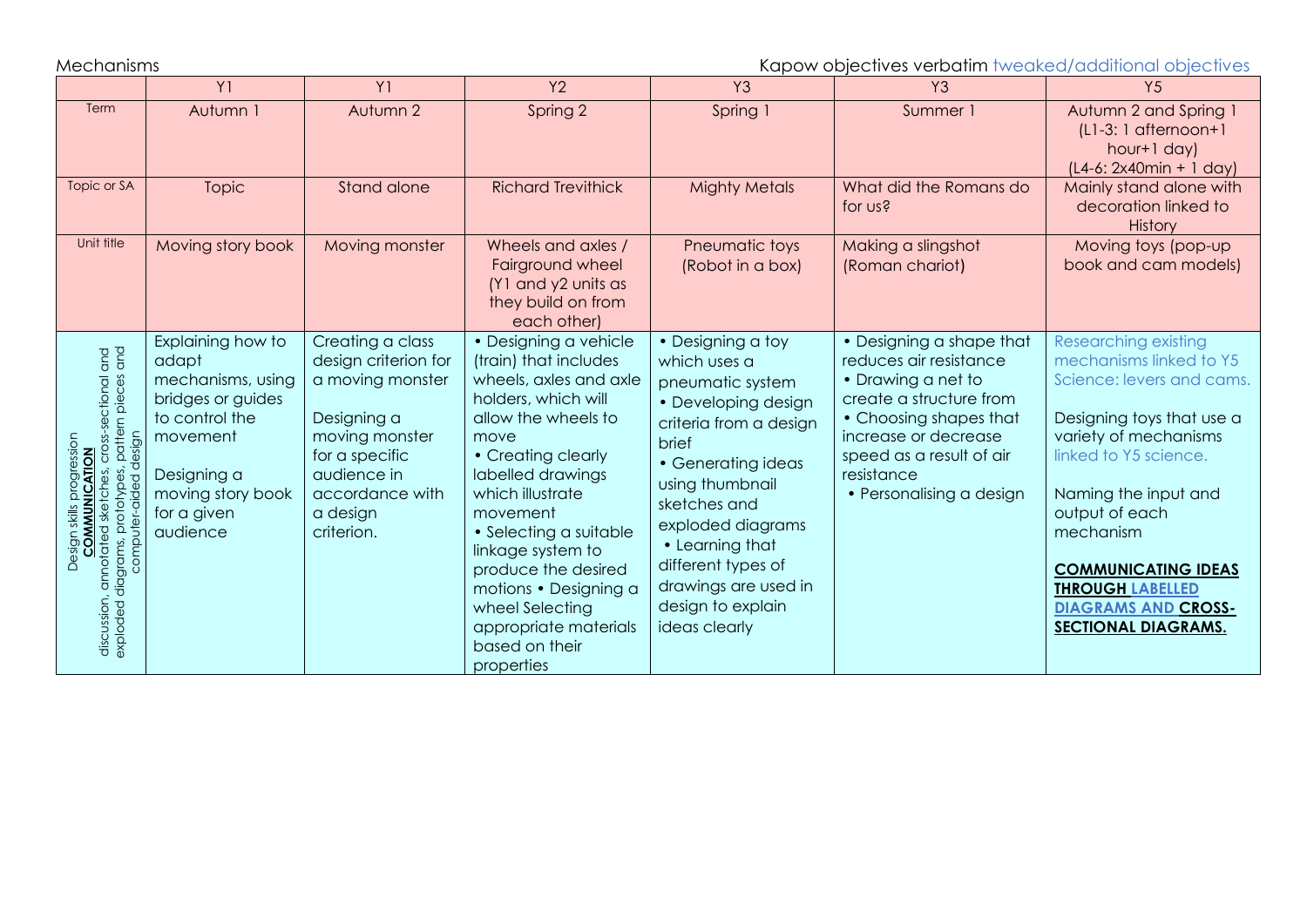Mechanisms Mechanisms and the contraction of the contraction of the Kapow objectives verbatim tweaked/additional objectives • Creating a Following a design Following a design • Adaptina • Measuring, marking, Following a design brief. brief. mechanisms pneumatic system to cutting and assembling to create moving Making linkages • Selecting materials with increasing accuracy Making mechanisms create a desired models using card for according to their • Making a model based linked to Y5 science: motion that use levers levers and split pins on a chosen design characteristics levers and cams, to • Building secure and for pivots. • Following a design produce movement. housing for a sliders. brief pneumatic system Experimenting with Considering the • Using syringes and linkages adjusting aesthetics of the final balloons to create Make skills progression Make skills progression the widths, lengths product by hiding the different types of and mechanisms e.g. using pneumatic systems to thicknesses of card layers, spacers, box. make a functional used. and appealing Selecting materials Cutting and pneumatic toy appropriate for their assembling • Selecting materials product aesthetics and components due to their functional function. neatly. and aesthetic Measuring, marking and characteristics Selecting materials cutting components • Manipulating according to their accurately to ensure thy materials to create characteristics. function correctly.different effects by cutting, creasing, folding, weaving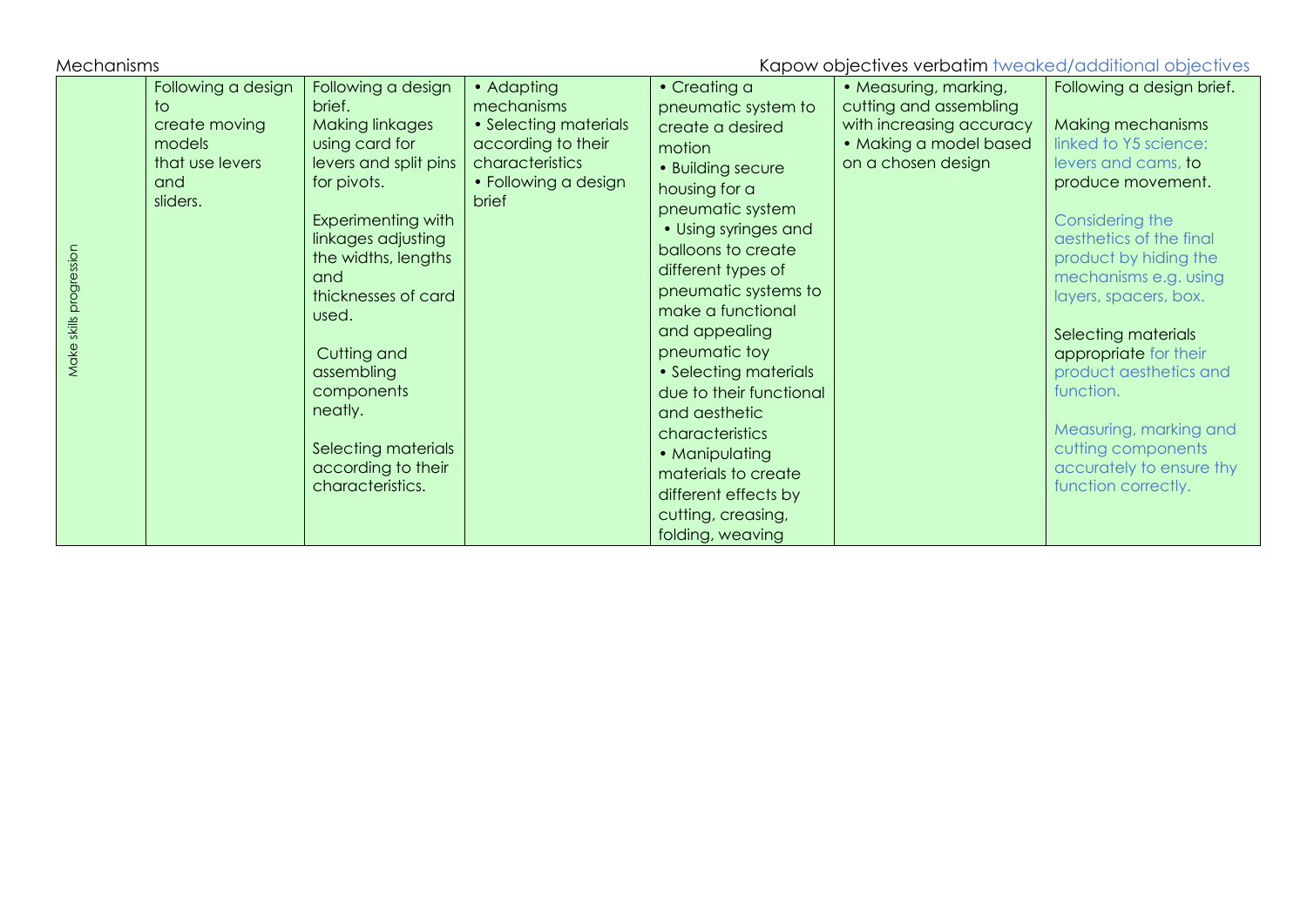Mechanisms **Mechanisms** Mechanisms **Kapow objectives verbatim** tweaked/additional objectives

| Evaluation skills progression | Testing a finished<br>product, seeing<br>whether it moves<br>as planned and if<br>not, explaining<br>why and how it<br>can be fixed.<br>Reviewing the<br>success of a<br>product by testing<br>it with its<br>intended<br>audience. | Evaluating own<br>designs against<br>design criteria.<br>Using peer<br>feedback to<br>modify a final<br>design.<br>Evaluating<br>different designs.<br>Testing and<br>adapting<br>a design. | • Testing mechanisms,<br>identifying what stops<br>wheels from turning,<br>knowing that a wheel<br>needs an axle in order<br>to move<br>• Testing and<br>adapting a design<br>• Evaluating different<br>designs | • Using the views of<br>others to improve<br>designs<br>• Testing and<br>modifying the<br>outcome, suggesting<br>improvements<br>• Understanding the<br>purpose of exploded-<br>diagrams through the<br>eyes of a designer<br>and their client | • Evaluating the speed of<br>a final product based on:<br>the effect of shape on<br>speed and the accuracy<br>of workmanship on<br>performance | Investigate and analyse<br>existing moving toys.<br>Investigate and analyse<br>different folds and<br>mechanisms linked to Y5<br>Science: levers, cams.<br>Evaluating final product<br>against the design brief.<br>Suggesting and receiving<br>feedback based on<br>improvements to the<br>aesthetics and<br>functionality of the<br>product. |
|-------------------------------|-------------------------------------------------------------------------------------------------------------------------------------------------------------------------------------------------------------------------------------|---------------------------------------------------------------------------------------------------------------------------------------------------------------------------------------------|-----------------------------------------------------------------------------------------------------------------------------------------------------------------------------------------------------------------|------------------------------------------------------------------------------------------------------------------------------------------------------------------------------------------------------------------------------------------------|------------------------------------------------------------------------------------------------------------------------------------------------|------------------------------------------------------------------------------------------------------------------------------------------------------------------------------------------------------------------------------------------------------------------------------------------------------------------------------------------------|
|-------------------------------|-------------------------------------------------------------------------------------------------------------------------------------------------------------------------------------------------------------------------------------|---------------------------------------------------------------------------------------------------------------------------------------------------------------------------------------------|-----------------------------------------------------------------------------------------------------------------------------------------------------------------------------------------------------------------|------------------------------------------------------------------------------------------------------------------------------------------------------------------------------------------------------------------------------------------------|------------------------------------------------------------------------------------------------------------------------------------------------|------------------------------------------------------------------------------------------------------------------------------------------------------------------------------------------------------------------------------------------------------------------------------------------------------------------------------------------------|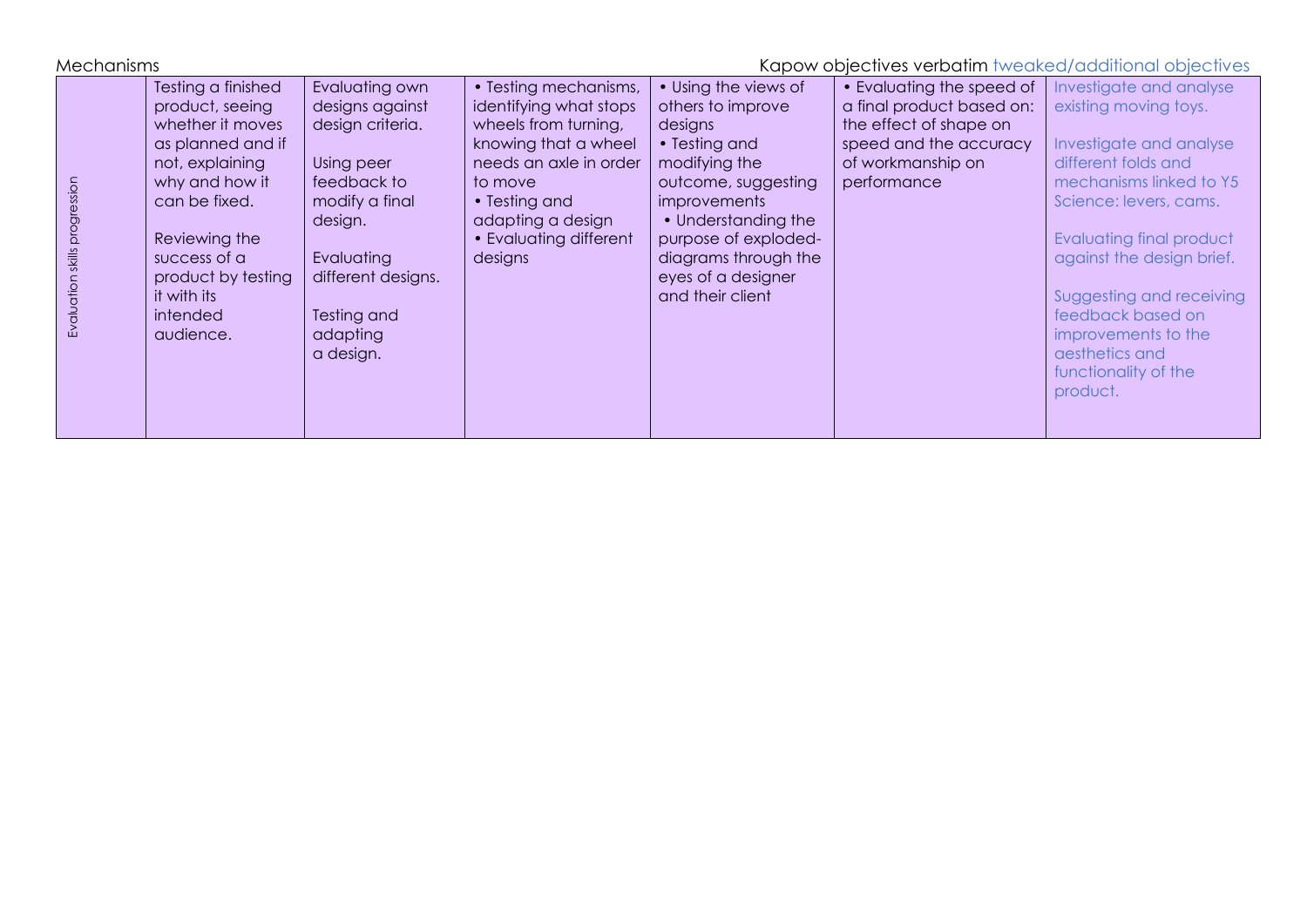Mechanisms Mechanisms and the contraction of the contraction of the Kapow objectives verbatim tweaked/additional objectives

| Technical knowledge progression | Learning that<br>levers and sliders<br>are mechanisms<br>and can make<br>things move.<br>Identifying<br>whether a<br>mechanism is a<br>lever or slider and<br>determining what<br>movement the<br>mechanism will<br>make. | Learning that<br>mechanisms are a<br>collection of<br>moving parts that<br>work together in a<br>machine.<br>Learning that there<br>is an input and<br>output in a<br>mechanism.<br>Identifying<br>mechanisms in<br>everyday objects. | To know that wheels<br>need to be round to<br>rotate and move<br>• To understand that<br>for a wheel to move it<br>must be attached to<br>a rotating axle<br>• To know that an<br>axle moves within an<br>axle holder which is<br>fixed to the vehicle or<br>toy<br>• To know that the<br>frame of a vehicle<br>(chassis) needs to be<br>balanced<br>• To know that<br>different materials<br>have different<br>properties and are<br>therefore suitable for<br>different uses | • To understand how<br>pneumatic systems<br>work • To understand<br>that pneumatic<br>systems can be used<br>as part of a<br>mechanism • To<br>know that pneumatic<br>systems operate by<br>drawing in, releasing<br>and compressing air | • To know that air<br>resistance is the level of<br>drag on an object as it is<br>forced through the air<br>• To understand that the<br>shape of a moving<br>object will affect how it<br>moves due to air<br>resistance. | Knowing that input is the<br>motion used to start a<br>mechanism.<br>Knowing that the output is<br>the motion that happens<br>as a result of starting the<br>input.<br>Knowing that<br>mechanisms control<br>movement.<br>Describing the different<br>movements, motions and<br>directions that different<br>mechanisms can make.<br>Understand and use<br>appropriate mechanical<br>systems in their product.<br>Using scissors, craft knives,<br>cutting mats, rulers,<br>bench hooks, saws and<br>glue guns safely and<br>effectively. |
|---------------------------------|---------------------------------------------------------------------------------------------------------------------------------------------------------------------------------------------------------------------------|---------------------------------------------------------------------------------------------------------------------------------------------------------------------------------------------------------------------------------------|--------------------------------------------------------------------------------------------------------------------------------------------------------------------------------------------------------------------------------------------------------------------------------------------------------------------------------------------------------------------------------------------------------------------------------------------------------------------------------|------------------------------------------------------------------------------------------------------------------------------------------------------------------------------------------------------------------------------------------|---------------------------------------------------------------------------------------------------------------------------------------------------------------------------------------------------------------------------|-------------------------------------------------------------------------------------------------------------------------------------------------------------------------------------------------------------------------------------------------------------------------------------------------------------------------------------------------------------------------------------------------------------------------------------------------------------------------------------------------------------------------------------------|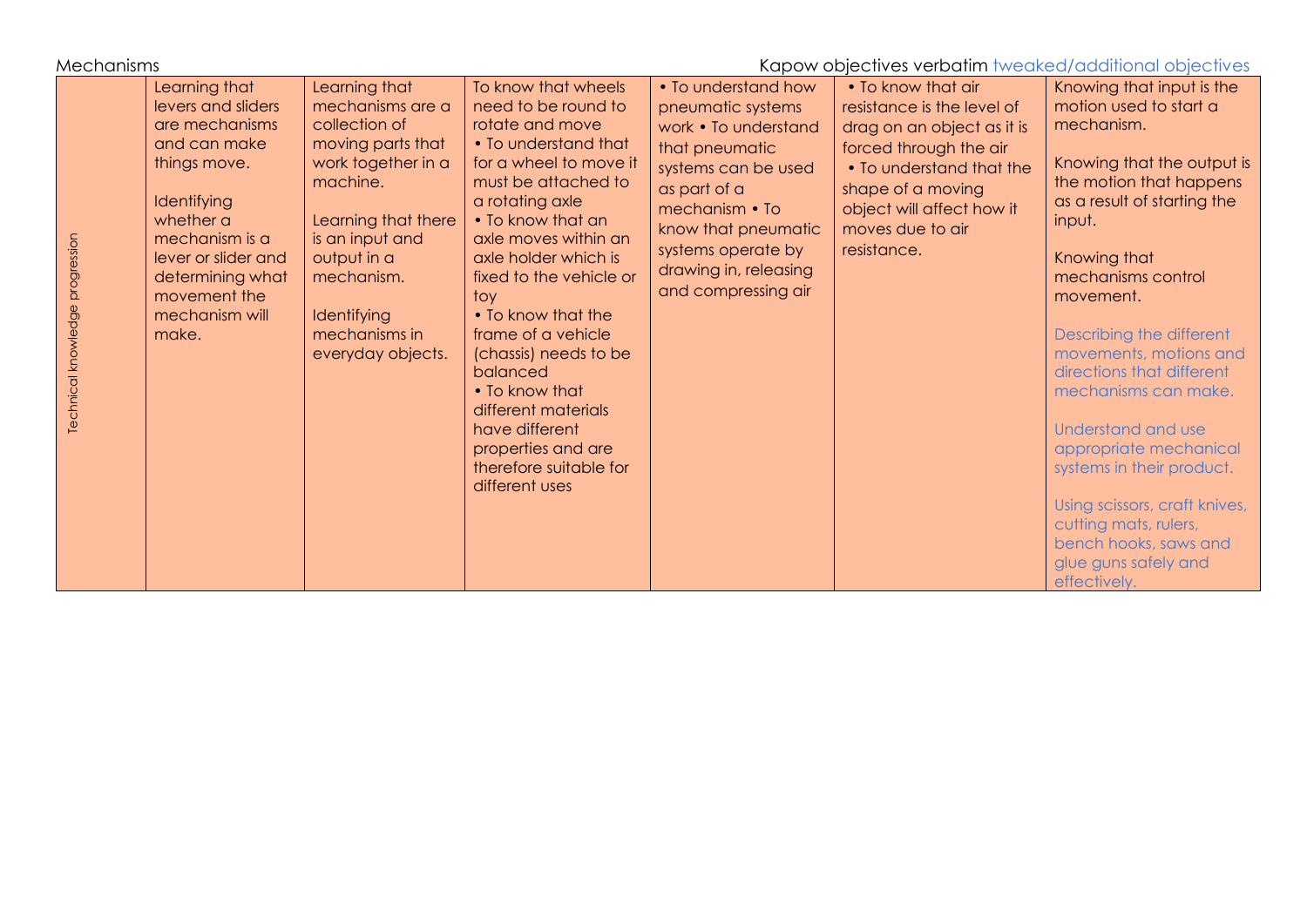Mechanisms Mechanisms and the Contraction of the Contraction of the Kapow objectives verbatim tweaked/additional objectives

| Lesson 1: Exploring<br>sliders and<br>movement<br>Pupils learn about<br>the direction of<br>movements and<br>explore the<br>mechanisms<br>required to make<br>these work, by<br>creating examples<br>of side-to-side sliders<br>and up-and-down<br>sliders from<br>templates<br>Lesson 2: Design<br>Children plan their<br>moving story books<br>against a Design<br>Criteria using<br>differentiated<br>templates, deciding<br>on the backgrounds,<br>moving parts,<br>mechanisms and<br>direction of<br>movement required<br>Lesson 3:<br><b>Construction</b><br>Referring to their<br>design templates<br>from Lesson 2.<br>children make the<br>various elements of<br>their moving<br>storybooks, including<br>bridges and guides<br>to restrict the<br>movement of their<br>sliders where<br>necessary | Lesson 1: Pivots,<br>levers and linkages<br>Looking at everyday<br>objects, children<br>learn that a lever is<br>something that turns<br>on a pivot and that<br>a linkage is a system<br>of levers that are<br>connected by pivots<br><b>Lesson 2: Making</b><br>linkages<br>Children experiment<br>with making the<br>linkages that will<br>enable their<br>monsters to move,<br>varying the width,<br>length and<br>thicknesses of the<br>card they use and<br>demonstrating to the<br>class the success of<br>these adaptations.<br><b>Lesson 3: Designing</b><br>my monster<br>With levers, linkages<br>and pivots in mind,<br>children design two<br>possible moving<br>monster ideas<br>against a set of<br>design criteria and<br>then carry out a tally<br>survey to see which<br>design is favoured by<br>their peers.<br><b>Lesson 4: Making my</b><br>monster<br>Children construct<br>and assemble their | 1 = How wheels move<br>2= Fixing broken<br>wheels<br>3= Designing a train<br>4= Building and<br>testing their trains<br>5= Design a Ferris<br>Wheel<br>6= Planning the build<br>7= Building the frame<br>and wheels (needs to<br>be done after Y1<br>structures)<br>8= Adding pods and<br>decorations | L1: I can understand<br>how pneumatic<br>systems work<br>L2: I can design a toy<br>which uses a<br>pneumatic system<br>L3: I can create a<br>pneumatic system<br>L4: I can test and<br>finalise ideas against<br>a design criteria | L1: I can build a car<br>chassis and launch a<br>mechanism<br>L2: I can design a shape<br>that reduces air<br>resistance<br>L3: I can make a model<br>based on a chosen<br>design<br>L4: I can assemble and<br>test my completed<br>product | L1: I can explore the input<br>and output of<br>mechanisms and<br>structures used in pop-up<br>books and cards. I can<br>make prototypes of some<br>of these structures and<br>mechanisms (levers, slider,<br>pop-up)<br>L2: I can design a pop-up<br>story book incorporating<br>at least 2 of the structures<br>and mechanisms I learnt<br>about.<br>L3: I can make my pop-<br>up book to a high<br>standard, considering the<br>aesthetics. I can evaluate<br>my pop-up book.<br>L4: I can explore more<br>mechanisms and their<br>output (cams).<br>L5: I can design a cam<br>model according to a<br>success criterion.<br>L6: I can make my cam<br>model, selecting<br>appropriate materials<br>and tools to make each<br>component. I can make<br>my cam model to a high<br>standard. I can evaluate<br>my cam model. |
|--------------------------------------------------------------------------------------------------------------------------------------------------------------------------------------------------------------------------------------------------------------------------------------------------------------------------------------------------------------------------------------------------------------------------------------------------------------------------------------------------------------------------------------------------------------------------------------------------------------------------------------------------------------------------------------------------------------------------------------------------------------------------------------------------------------|----------------------------------------------------------------------------------------------------------------------------------------------------------------------------------------------------------------------------------------------------------------------------------------------------------------------------------------------------------------------------------------------------------------------------------------------------------------------------------------------------------------------------------------------------------------------------------------------------------------------------------------------------------------------------------------------------------------------------------------------------------------------------------------------------------------------------------------------------------------------------------------------------------------------|-------------------------------------------------------------------------------------------------------------------------------------------------------------------------------------------------------------------------------------------------------------------------------------------------------|------------------------------------------------------------------------------------------------------------------------------------------------------------------------------------------------------------------------------------|---------------------------------------------------------------------------------------------------------------------------------------------------------------------------------------------------------------------------------------------|------------------------------------------------------------------------------------------------------------------------------------------------------------------------------------------------------------------------------------------------------------------------------------------------------------------------------------------------------------------------------------------------------------------------------------------------------------------------------------------------------------------------------------------------------------------------------------------------------------------------------------------------------------------------------------------------------------------------------------------------------------------------------------------------------------------------------|
|--------------------------------------------------------------------------------------------------------------------------------------------------------------------------------------------------------------------------------------------------------------------------------------------------------------------------------------------------------------------------------------------------------------------------------------------------------------------------------------------------------------------------------------------------------------------------------------------------------------------------------------------------------------------------------------------------------------------------------------------------------------------------------------------------------------|----------------------------------------------------------------------------------------------------------------------------------------------------------------------------------------------------------------------------------------------------------------------------------------------------------------------------------------------------------------------------------------------------------------------------------------------------------------------------------------------------------------------------------------------------------------------------------------------------------------------------------------------------------------------------------------------------------------------------------------------------------------------------------------------------------------------------------------------------------------------------------------------------------------------|-------------------------------------------------------------------------------------------------------------------------------------------------------------------------------------------------------------------------------------------------------------------------------------------------------|------------------------------------------------------------------------------------------------------------------------------------------------------------------------------------------------------------------------------------|---------------------------------------------------------------------------------------------------------------------------------------------------------------------------------------------------------------------------------------------|------------------------------------------------------------------------------------------------------------------------------------------------------------------------------------------------------------------------------------------------------------------------------------------------------------------------------------------------------------------------------------------------------------------------------------------------------------------------------------------------------------------------------------------------------------------------------------------------------------------------------------------------------------------------------------------------------------------------------------------------------------------------------------------------------------------------------|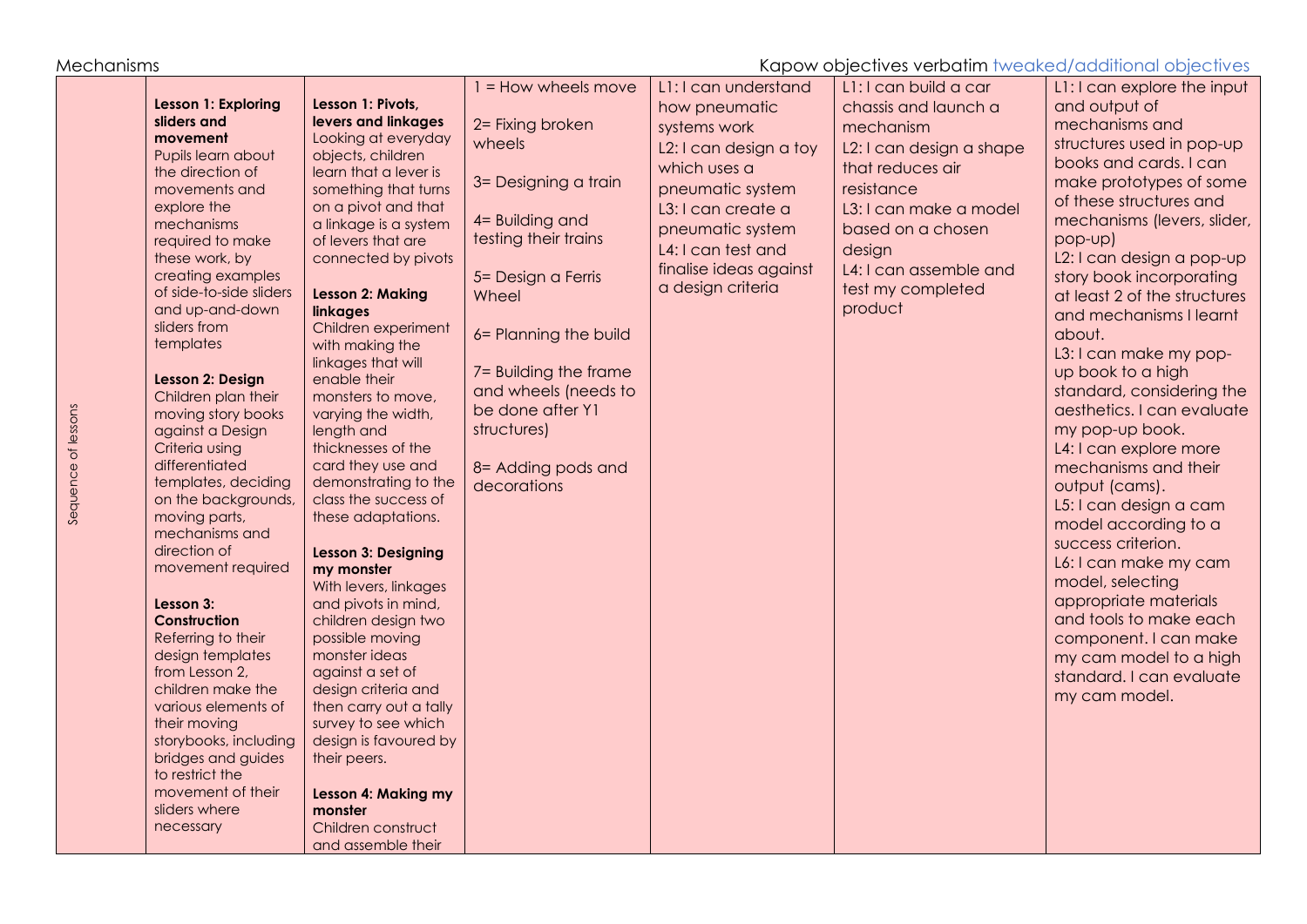Mechanisms Mechanisms Mechanisms According to the Capover of the Capove objectives verbatim tweaked/additional objectives

|            | Lesson 4: Testing and<br>evaluation<br>Pupils test their<br>finished storybooks<br>with their target<br>audience of<br>Reception children<br>and evaluate their<br>end result against<br>the initial design<br>criteria | moving monsters,<br>decorating them as<br>specified in their<br>original designs from<br>Lesson 3 and finally<br>evaluating their<br>efforts against their<br>original Design Brief |                                                                                                                                               |                                                                                                                                                                                                                        |                                                                                                                                                                          |                                                                                                                                            |
|------------|-------------------------------------------------------------------------------------------------------------------------------------------------------------------------------------------------------------------------|-------------------------------------------------------------------------------------------------------------------------------------------------------------------------------------|-----------------------------------------------------------------------------------------------------------------------------------------------|------------------------------------------------------------------------------------------------------------------------------------------------------------------------------------------------------------------------|--------------------------------------------------------------------------------------------------------------------------------------------------------------------------|--------------------------------------------------------------------------------------------------------------------------------------------|
| vocabulary | Sliders,<br>mechanism, up,<br>down, left, right,<br>vertical and<br>horizontal to<br>describe<br>movement.<br>Adapt, design<br>criteria, design,<br>Input, model,<br>template                                           | Axle, design<br>Criteria, input,<br>linkage,<br>mechanical,<br>output, pivot,<br>wheel                                                                                              | Design, design<br>criteria, wheel, Ferris<br>wheel, pods, axle,<br>axle holder, frame,<br>mechanism, diagram,<br>equipment, chassis,<br>dowel | Exploded diagram,<br>function, input,<br>linkage, mechanism,<br>motion, net, output,<br>pivot, pneumatic<br>systems, thumbnail<br>sketch, lever,<br>component,<br>research, adapt,<br>properties, reinforce,<br>motion | Air resistance, design,<br>structure, graphics,<br>research, model, chassis,<br>template, aesthetic,<br>design criteria, function,<br>kinetic energy,<br>mechanisms, net | lever, slider, cam,<br>follower, axle, labelled<br>diagrams, cross-sectional<br>diagram, mechanism,<br>mechanical system, input,<br>output |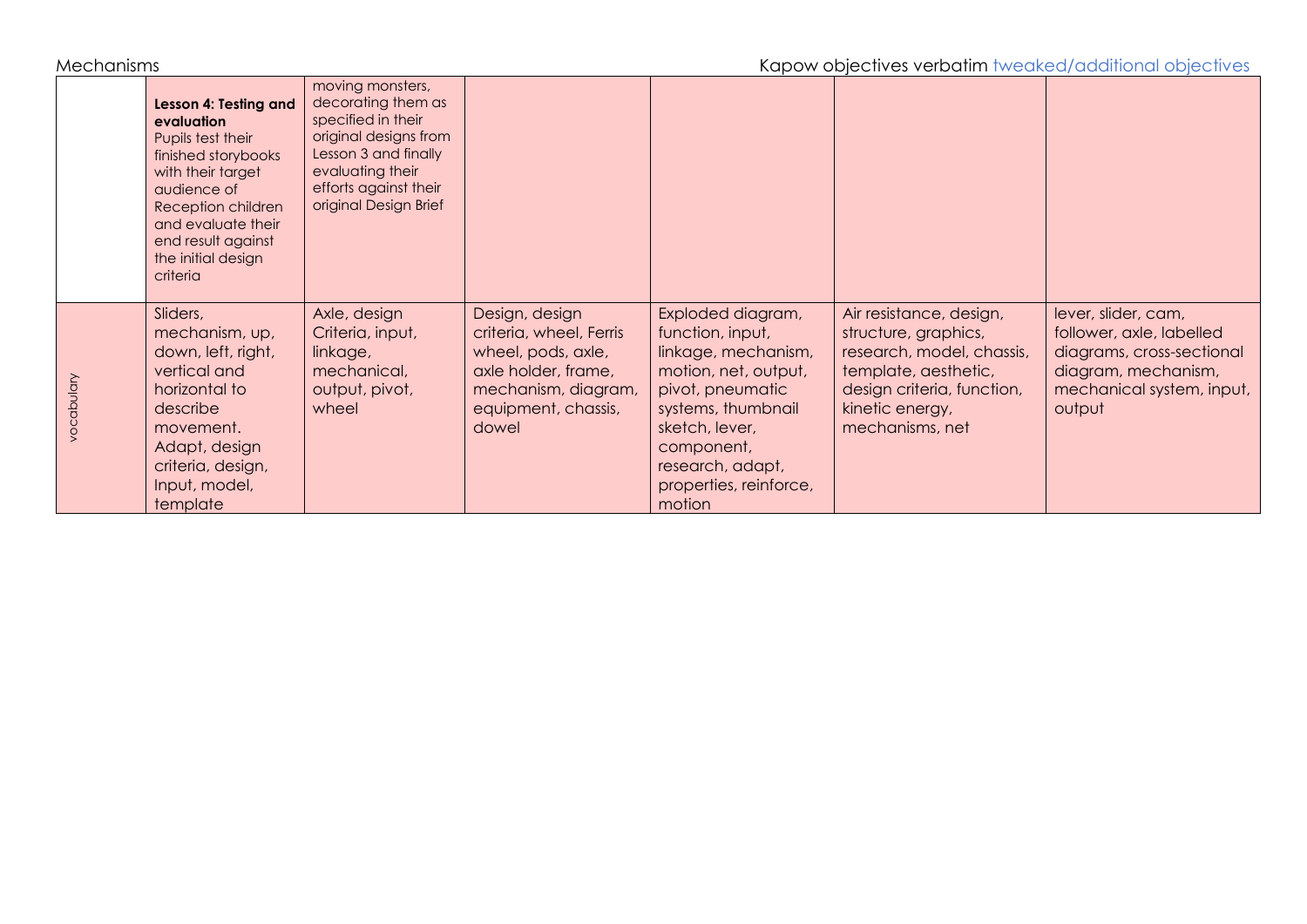Mechanisms **Mechanisms** Mechanisms **Kapow objectives verbatim** tweaked/additional objectives

| Tools/equipment | Scissors, | Scissors, glue, split<br>pins, rulers, pencils,<br>plasticine, Glue<br>sticks, scissors,<br>masking tape,<br>materials that can<br>be used to make<br>monster features<br>(cotton wool, felt,<br>wool, foil, carrier<br>bags, buttons,<br>Iollipop sticks,<br>pipe-cleaners,<br>etc.) | $\bullet$<br>$\bullet$<br>$\bullet$<br>$\bullet$<br>$\bullet$ | items that have<br>wheels, such as<br>bicycles, tricycles,<br>trundle wheels,<br>toy cars,<br>skateboards,<br>trolleys, arranged<br>around the<br>classroom for the<br>children to inspect<br>(see Attention<br>grabber)<br>Straws<br>Paper<br>Glue or masking<br>tape<br>Scissors<br><b>Materials for</b><br>making vehicles,<br>such as card<br>boxes, cotton<br>reels, straws, pipe<br>cleaners,<br>Dowel pre-cut to<br>20cm lengths for<br>the axles, or<br>alternative<br>suitable materials<br>(two lengths per<br>pupil)<br><b>Materials for</b><br>decorating<br>vehicles, such as<br>tissue paper, | Balloons, tape, small,<br>lightweight toys,<br>syringes, tubing to<br>connect the syringes,<br>disinfectant, masking<br>tape, sandwich bas,<br>a box with a hinged<br>lid, colouring pencils,<br>bottles, elastic bands,<br>glue, scissors, paper<br>fasteners or split pins,<br>egg<br>cartons/tissue/shoe<br>boxes, card, drinking<br>straws, pipe cleaners,<br>cotton wool, buttons,<br>socks | Pre-made demonstration<br>car, wooden dowel,<br>wheels with central holes,<br>drinking straws,<br>paperclips, lollipop sticks,<br>elastic bands, masking<br>tape, glue guns,<br>children's toy cars,<br>drawing and colouring<br>pencils, crash targets<br>(plastic cups, building<br>blocks, cushions etc),<br>coloured card, scissors,<br>stop watches | Scissors, craft knife,<br>cutting mat, ruler, saw,<br>bench hook, glue gun,<br>glue stick |
|-----------------|-----------|---------------------------------------------------------------------------------------------------------------------------------------------------------------------------------------------------------------------------------------------------------------------------------------|---------------------------------------------------------------|-------------------------------------------------------------------------------------------------------------------------------------------------------------------------------------------------------------------------------------------------------------------------------------------------------------------------------------------------------------------------------------------------------------------------------------------------------------------------------------------------------------------------------------------------------------------------------------------------------------|--------------------------------------------------------------------------------------------------------------------------------------------------------------------------------------------------------------------------------------------------------------------------------------------------------------------------------------------------------------------------------------------------|----------------------------------------------------------------------------------------------------------------------------------------------------------------------------------------------------------------------------------------------------------------------------------------------------------------------------------------------------------|-------------------------------------------------------------------------------------------|
|                 |           |                                                                                                                                                                                                                                                                                       | $\bullet$                                                     | glitter, googly<br>eyes (optional)<br>Ruler<br><b>Materials for</b><br>making vehicles:                                                                                                                                                                                                                                                                                                                                                                                                                                                                                                                     |                                                                                                                                                                                                                                                                                                                                                                                                  |                                                                                                                                                                                                                                                                                                                                                          |                                                                                           |